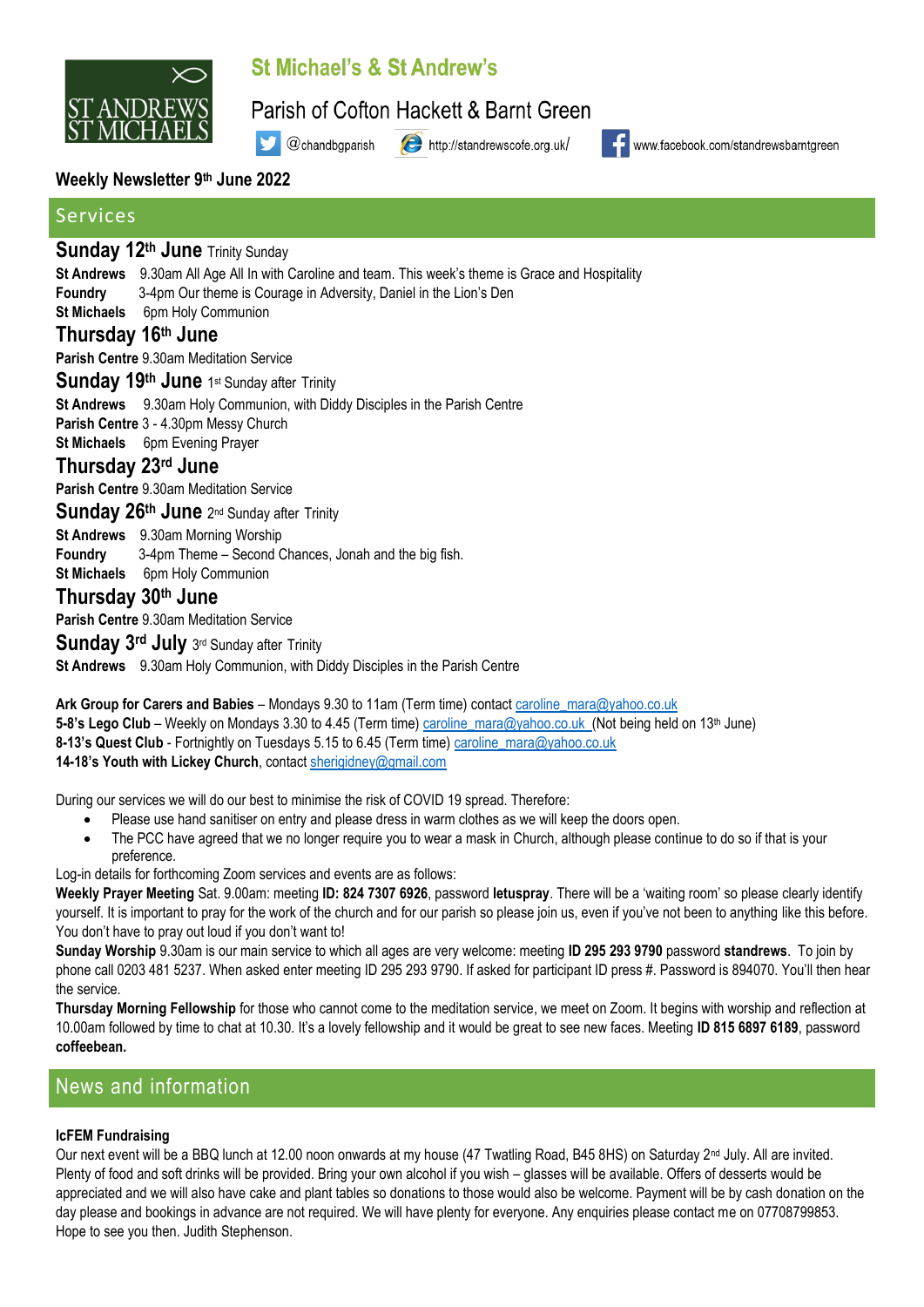#### **For your Prayers**

A message from Roger Pepper – 'The doctors and nurses at the Pamplona hospital are pleased with the progress of Wendy's recovery over the past week. Subject to confirmation of air and landing schedules, our travel insurance company plan to fly her home by private ambulance plane on Friday, 10 June. On arrival, she will be admitted to the Queen Elizabeth Hospital, Birmingham. I shall be returning by ferry with our motorhome over the weekend.'

If you, or anyone you know, would like to be included in our prayers please drop a note to Nicola in the Parish Office.

#### **The next Messy Church is on 19th June 3:00-4:30: Can you help?**

Messy Church lands on Father's Day this month and Caroline has already been planning some fun activities and been thinking through ways to grow faith amongst our children and families in engaging ways. Some of the regular team are away this month which may affect its viability. If you can offer:

- \* Preparing an activity
- \* Welcoming / Refreshments area
- \* Leading an activity
- \* Story Telling

then please chat to or email Caroline or Rev Andy by Tuesday 14th. Thank you!!

#### **Zoom Services and Fellowship meetings - New joining method**

When you join Zoom you will firstly be placed in a waiting room, and then admitted to the service as soon as we possibly can. Please be patient as there may be a slight delay, but we will admit you as soon as we are able. PLEASE ENSURE THAT YOU CLEARLY IDENTIFY YOURSELF TO MAKE THIS PROCESS EASY. Names such as "Ipad" of "Jo123" are difficult to identify and you may be asked to confirm who you are. This change has been introduced to ensure that we we maintain the security and privacy of everyone attending our events, and we still welcome anyone. However, in a world where unscrupulous people can use the internet to gather information for illegal purposes, we have to be careful who is joining us on Zoom.

#### **Message to all who run Zoom events using the Church Zoom Account**

If you host church Zoom events you need to be aware that we are going to change the password next week. You should have received a separate email from me with details but if not please contact me to be added to our list. Mike Powell - [powelmi50@gmail.com](mailto:powelmi50@gmail.com)

#### **Cycle Church – next ride 9:00– Next Saturday - 18th June**

Cycle church is a great way to get to know others while enjoying cycling through the countryside. We start at Holy Trinity, Lickey and this time are doing a circular ride stopping at St. Mary Magdalene, Tanworth. It is open to cyclists of all abilities with rides going at different speeds to suit people's abilities. We meet monthly, alternating between Saturday morning and Sunday afternoons. We would love you to come and join in. Details on the attached poster.

Mike Powell - [powelmi50@gmail.com](mailto:powelmi50@gmail.com)

#### **Wanted – Second-hand Furniture, electrical appliances, bedding and clothes**

Birmingham City Mission is based near the centre of Birmingham. Their Resource Centre is open to the public, equips the homeless moving into their own accommodation, provides clothing and food to those in need. If you have surplus stuff in your home please contact them and they will arrange collection. Smaller items and clothing can be dropped off at Kendal End Farm. Details on the attached poster. Mike Powell

#### **Visit to Mission Partner IcFEM Kenya**

I will be visiting our Mission Partner IcFEM in rural Kenya from 22nd June - 7th September. During that time I will be visiting their nursery and primary school and children's church. I will also be writing my dissertation based on a case study there. Dad is joining me for the first two weeks and Mum for my final week. The most dangerous part of the trip are the flights due to my airborne nut allergy. Please keep me in your prayers. If you would like to keep updated whilst I am away please 'like' and 'follow' the facebook page 'As We Are' With thanks Rachel Gidney

#### **Urgent! Can you help?**

We need children's leaders and helpers for all Junior Church groups!

We have a growing number of interesting, vibrant, funny, perceptive children of all ages joining us who need to know first hand that they belong, are known and are valued.

We promise you won't be signed up for the next 20 years - so why not give a no-strings-attached three sessions over two months a try? It is not true that missing the sermon means missing out - let Jesus teach you directly as you see him vibrant and alive and at work in our children! Leave church uplifted and connected. See Caroline Mara, Andy Hobbs, Catherine Smith or Pauline Jackson for a brief chat and plenty of encouragement.

#### **Monday Fellowship**

The next Monday Fellowship will be held at 2.30pm on Monday 13th June. This will be the last for this session until the new academic year in September 2022. This promises to be a very good show. First of all, our new vicar Rev Andy Hobbs will be the leader. Secondly, we always have strawberries and cream after the June event and finally our speaker is Sheila Parkes who will give us, we are very sure a most interesting talk on the "Titanic then and now". Everybody is welcome, you don't have to be a pensioner just bring your £2 and have a very enjoyable afternoon